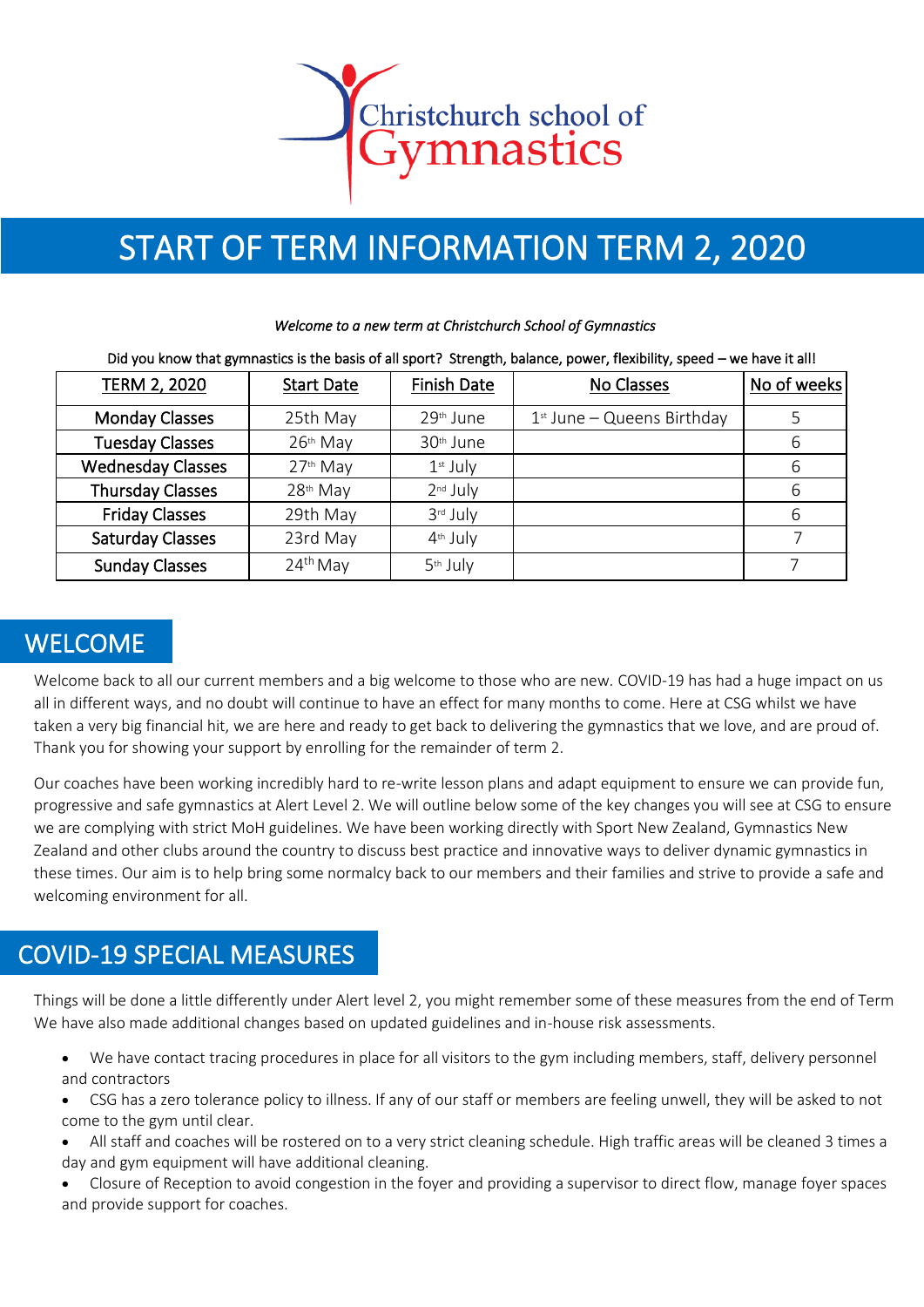# COVID-19 SPECIAL MEASURES CONT.

- Parents are required to drop off and collect from outside the gym (except parented pre-school classes). A member of staff will be available to supervise and assist.
- Offering additional entrance and egress areas to separate out classes with pathways clearly signposted and a supervisor directing.
- Rolls will be taken electronically by the coach supervisor, not at the front desk.
- Payment options limited to online banking and phone payments only for Term 2 to decrease face to face interaction, and the problem of cash handling.
- Merchandise will be sold online for click and collect.
- Water fountains will be out of use Please bring a clearly named water bottle.
- Lots of work has been done on lesson planning to ensure our coaches can provide interesting, safe, developmental
- and challenging gymnastics classes.

#### Such as –

- 1. Dividing the 2,100sqm gymnasium space into quadrants that are used by only a certain programme.
- 2. Spacing the timing of our classes to ensure cleaning can be completed more frequently.
- 3. Restricting the numbers in the gym and each area. We have an 80% reduction in our overall capacity.
- 4. Reducing numbers in each class, as well having as smaller coach:gymnast ratio.
- 5. Bigger circuits to ensure members stay apart.
- 6. Innovative warm-ups to ensure adequate physical distancing spacing.

#### **Please note. Foam pits will not be used as part of any gymnastics class. Foam pits are considered high risk so these will be out of use until restrictions are loosened and we deem their use safe again.**

### WHEN YOU ARRIVE

- 1- Please line up outside the front door keeping 2 metres apart
- 2- Wait for a coach to speak to you, they will check that you child is on the roll and that fees are paid. If you are not enrolled and/or not paid the fees in FULL, your children will be unable to participate in class.
- 3- Once your child has been directed where to go, we ask parents to return to their car and wait (except for parented Pre-School classes) until the end of class or go away and come back.
- 4- Hand sanitizer will be used on entry to the building.
- 5- Children follow a one-way system to meet their "bubble".
- 6- Collect your child from the front door at the end of class.

# FEES

Your term fee includes GST and the GSNZ Affiliation fee. Fees are non-refundable, except if notification is given at least 3 working days prior to the start of the first class – refunds attract a \$15 administration fee. Fees are due as per invoice and must be paid in full before the start of term. Your payment confirms your place in the class. In the past we have afforded parents some degree of flexibility with paying fees, unfortunately we are no longer able to do this. If we do not receive any payment from you, your child will not have a place in the class. There are no refunds for missed classes.

# BANK DETAILS

Christchurch School of Gymnastics / Westpac Eastgate / 03 1591 0125730 00. Please add your invoice number in the format "FM-1234" as reference for bank transfers. Fees can also now be paid easily via credit card through your parent portal, but please note there is a small charge for processing payments this way. Please be aware it can take up to 48 hours to process online payments.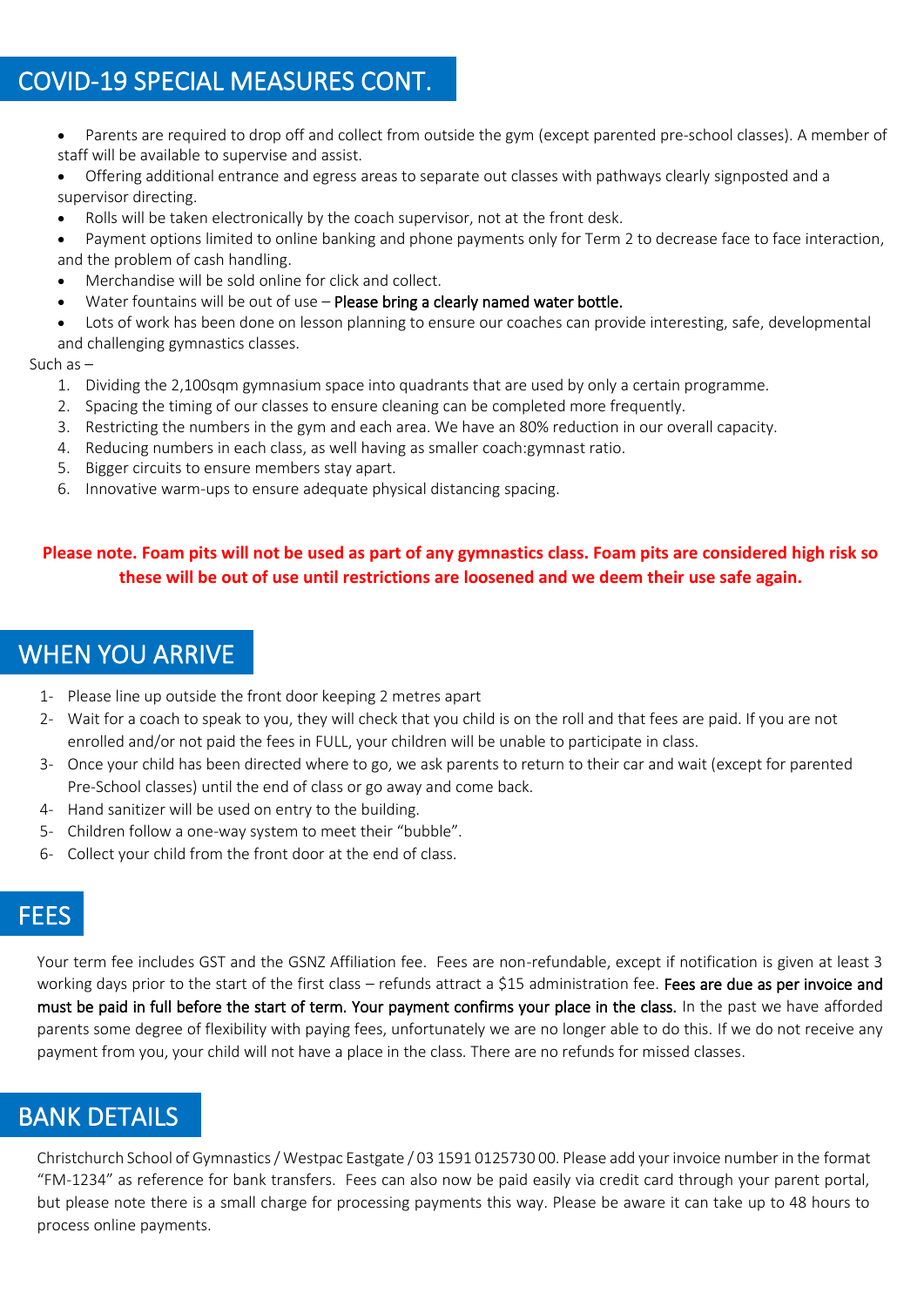### **RE-ENROLMENT**

Re-enrolments for term 3, 2020 open for current members from the 1<sup>st</sup> July 2020. This is all done online via your parent portal on our website <u>www.chchgymnastics.com</u>. Enrolments open to new members from 8<sup>th</sup> July, so re-enrol before this date to guarantee your space. Please do not hesitate to contact our admin team if you have any issues with re-enrolling or using your parent portal. You MUST re-enrol to secure your place, we do not reserve places, or automatically roll over our term classes.

### **COMMUNICATION**

Our primary form of contact is via E-Mail. Please check your spam and junk boxes and add [mailer@friendlymanager.com](mailto:mailer@friendlymanager.com) to your safe senders list so as not to miss any important information.

Christchurch School of Gymnastics has an app! We are excited about this tool to help keep parents fully informed and up to date with important events. Contacts, events, alerts, news and reporting absence are just some of the features this app has. We are using this app to get important information to you quickly. Please download it now for free from Google Play or the App Store and remember to subscribe to the relevant alerts. Please check our website [www.chchgymnastics.com.](http://www.chchgymnastics.com/)  Like us on Facebook to receive regular updates: [https://www.facebook.com/pages/Christchurch-School-of-](https://www.facebook.com/pages/Christchurch-School-of-Gymnastics/163321601373)[Gymnastics/163321601373](https://www.facebook.com/pages/Christchurch-School-of-Gymnastics/163321601373) or follow us on Twitter or Instagram @ChchGymnastics

#### **LOST PROPERTY**

Please make sure all of your child's belongings are labelled. We collect lost property and keep it for 2 weeks, after that we may dispose of, donate or recycle unclaimed items.

#### **WHAT TO WEAR**

Please wear a leotard, or shorts/leggings and a t-shirt to all classes. Clothing must be snug fitting but flexible (jeans are NOT appropriate). No belts, buckles, zippers or anything that will catch on the gymnast, the coach, or the equipment. Gymnasts participate in bare feet and trampolinists must wear white socks. Long hair must be tied back. Please wear shoes to and from the gym - bare feet traipse in dirt which damages our equipment. *The extremely popular GYMNAST and TRAMPOLINE shorts are available to click and collect - \$35 a pair.* Leotards are also available at various prices, you can see what we have available on our Facebook page. Underwear must always be worn beneath leotards.

#### **CCTV**

For the safety and security of our building, its visitors and staff we operate CCTV throughout the venue. Cameras do not cover the changing rooms, so please do not leave valuables unattended in these areas.

#### **PARKING AND VIEWING**

Parking is available just outside the gym. DO NOT park in the council car park. This car park is for swimming pool users only and staying there will result in a large fee.

During Alert Level 2 parents are not permitted to sit and watch their children. Children must be dropped off at the entrance to the gym and collected there, after the class ends. Parents are asked to wait within social distancing rules.